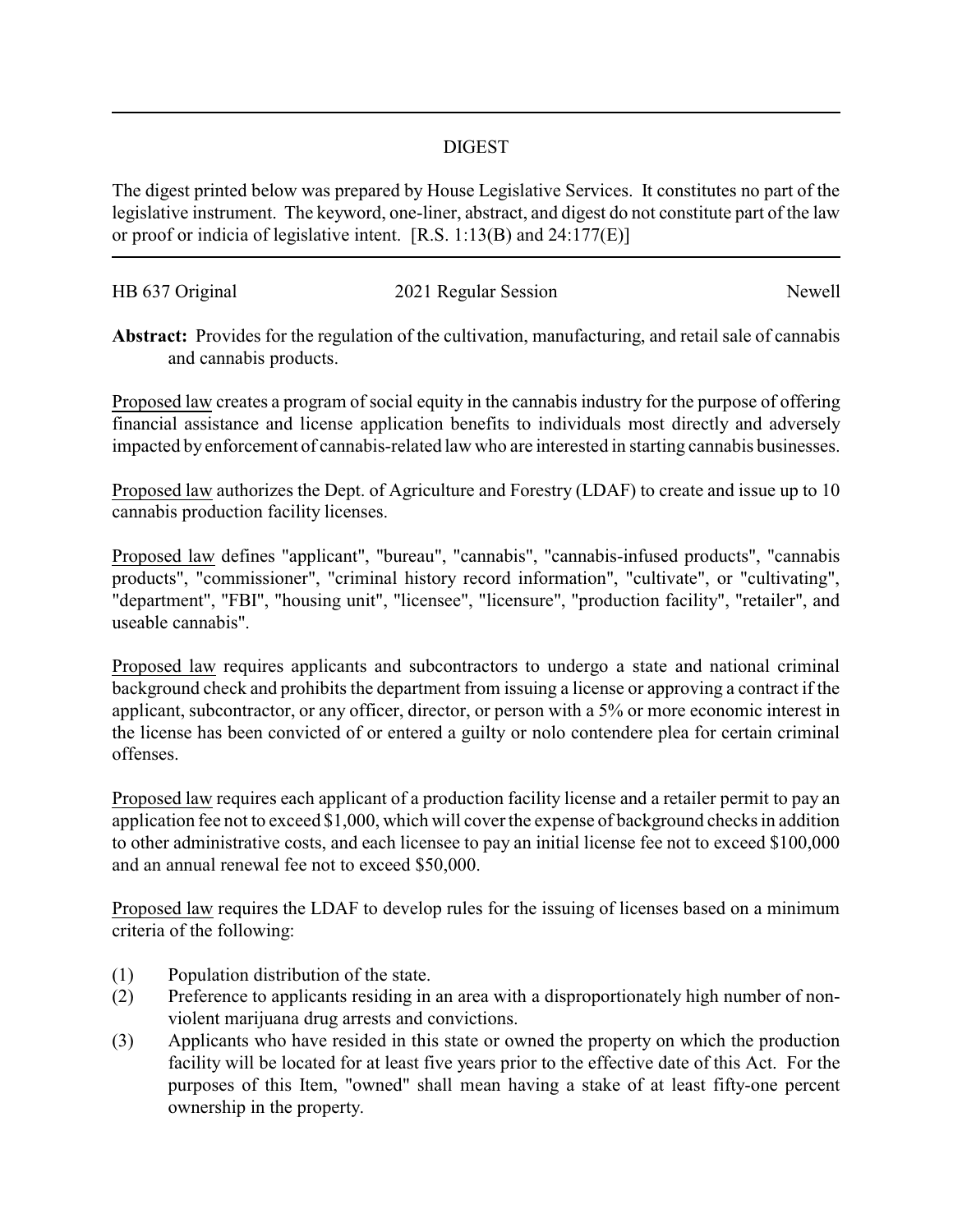Proposed law prohibits anyone from being licensed, or to contract, to cultivate, process, transport, or sale cannabis or cannabis products in the state that has been disqualified on the basis of the following:

- (1) Has been convicted or entered a plea of guilty or nolo contendere for any of the following:
	- (a) Theft or attempted theft, illegal possession of stolen things, or any offense or attempt involving the misappropriation of property or funds.
	- (b) Any offense involving fraud or attempted fraud or false statements or declarations.
	- (c) A crime of violence as defined in present law (R.S. 14:2(B)).
	- (d) Any offense involving schedule I narcotics, provided the offense was not marijuana related.
- (2) There is a current prosecution or pending charge against the person in anyjurisdiction for any offense listed in the paragraph above.
- (3) Fails to provide information and documentation to reveal any fact material to a suitability determination or supplies information which is untrue or misleading as to a material fact pertaining to the suitability criteria.

Proposed law allows for the transportation of cannabis and cannabis products in limited situations between licensees.

Proposed law provides for civil penalties up to \$50,000 per violation per day based upon ruling of the commissioner of agriculture.

Proposed law clarifies that proposed law does not interfere with the rights of medical marijuana patients or licensed medical marijuana production facilities.

Proposed law requires the commissioner of the office of alcohol and tobacco control to issue cannabis retailer permits and requires such a permit prior to selling cannabis or cannabis products. Specifies that the retailer permit is valid for a two-year period. Limits the number of permits to be issued in the state to 40 total and requires no more than 5 per regional planning area of the state; but provides for situations where the commissioner may increase the total permits issued.

Proposed law requires applicants for a retailer permit to be at least 21 years of age or older, and prohibits anyone under the age of 21 from working in or entering the premises of a retailer.

Proposed law restricts production facilities and retail locations from being located in a "drug free zone."

Proposed law includes additional restrictions, including the following prohibitions:

- (1) Selling more than one ounce of cannabis or cannabis products to any individual per calendar day.
- (2) Selling cannabis or cannabis products to persons under the age of 21. Requires certain forms of identification to be presented to the retailer.